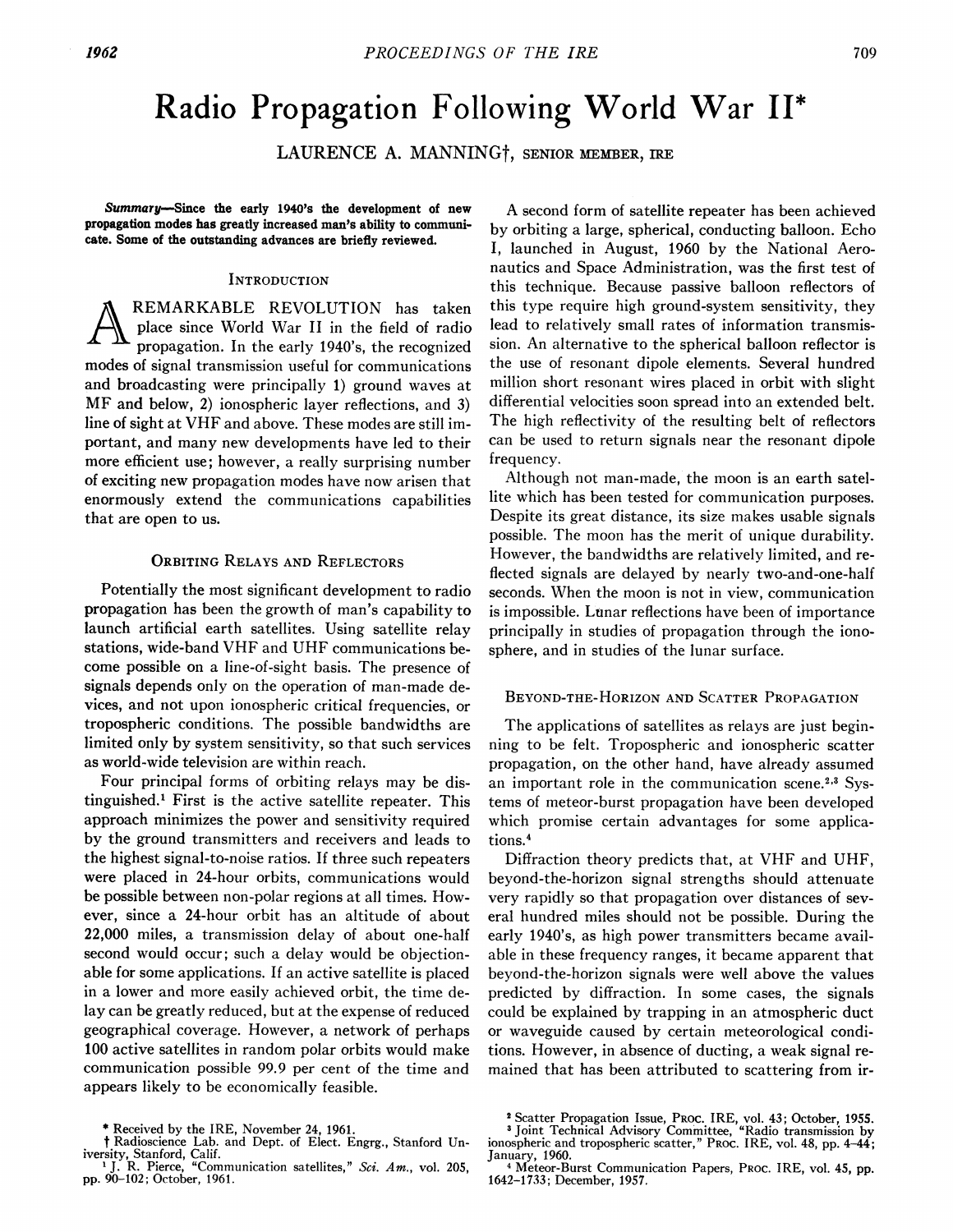regularities in the tropospheric dielectric constant. Tropospheric scatter communication has been found to be useful at distances up to about 600 miles, and with bandwidths of as much as several megacycles.

At distances of roughly <sup>600</sup> to <sup>2300</sup> km, VHF signals can also be scattered in useful intensities from irregularities in electron density in the lower E region. Discovery of ionospheric forward-scatter signals was a result of a conscious search for a new communications mode, and was envisioned as an extension of the theory of tropospheric scatter to ionospheric irregularities.<sup>5</sup> Unlike tropospheric scatter, the irregularities in refractive index causing ionospheric scatter are strongly frequency dependent, so that frequencies from <sup>25</sup> to 60 Mc are preferred. Bandwidths of 40 kc are quite feasible. Ionospheric scatter circuits are relatively immune to the blackout and storm effects that plague HF ionospheric circuits. High power transmitters, large antenna gains, and diversity reception are the rule.

Ionospheric scatter signals are made up in part of reflections from a continuous background of ionized meteor trails. Also present are less frequent bursts of signal strength caused by relatively large meteors. Intermittent communication has been shown to be feasible by transmitting condensed bursts of information whenever the signal level exceeds an arbitrary high threshold level. Closed-loop systems are used to determine when transmission is possible. Since signals are sent only when the path loss is low, relatively low power is needed. Because of the aspect sensitivity of meteoric echoes, the antennas are not directed along the great circle. Meteorburst communication is useful for distances out to about 2000 km, and at frequencies up to about 200 Mc. A transmission delay of a fraction of a minute is associated with the intermittent rate of meteoric incidence.

# HIGHER-ORDER SCATTER SYSTEMS

Tropospheric and ionospheric scatter systems depend on a second-order effect, the fluctuations in refractive index in the troposphere or ionosphere. Recently a third-order scatter mechanism has been experimentally demonstrated in the ionosphere,<sup>6</sup> and calculations show that communications possibilities exist.7 It was shown by Gordon8 that a neutral plasma containing electrons will scatter weakly because of the randomness in the positions of the individual electrons. More careful studies have shown that the electrons follow the positive ions, and the number of positive ions within successive regions separated by a fraction of a wavelength is unequal because of their random motion. Energy is scattered in proportion to the amplitude of the component of irregularity of scale equal to the effective space wavelength.9 These "incoherent scatter" signals are very weak, and were first detected from the F layer using 5-Mw pulses and an antenna array of 1024 dipoles. Calculation shows that, at frequencies of 100 to 1000 Mc, communication would be possible at distances of over 4000 km. Using a million-watt transmitter and 1000 m<sup>2</sup> antenna apertures, an average of 100 teletype channels could be supported with an error rate of 1 in 10<sup>3</sup>. Propagation would be relatively unaffected by ionospheric blackouts.

#### DEVELOPMENTS IN HF COMMUNICATIONS

Great progress has been made in use and prediction of the properties of ordinary HF ionospheric layer propagation. Of primary significance has been the gradual evolution of a world-wide ionospheric sounding network. Since the war, the Central Radio Propagation Laboratory (CRPL) of the National Bureau of Standards has made predictions of radio propagation conditions based on results from the sweep-frequency ionosondes in the system. The development of the "f chart" has greatly improved reporting of data from individual stations.10 CRPL is now adapting the prediction process to computers, thus reducing the subjective element. Predictions are made not only of the normal propagation frequencies but also of the probable occurrence of storm conditions and fade-outs.

Progress has also been made in measurement of propagation conditions as they occur. The scattersounding technique is important in this regard. Pulse signals are transmitted to a distant point by way of the ionosphere. Upon striking the ground, energy is scattered back along the original path to the transmitter site. Presence of echoes at given frequency and range thus indicates the possibility of communication on a given circuit.<sup>11</sup>

#### VLF PROPAGATION

Despite the venerable place of VLF and LF propagation in the history of radio, important developments have occurred in the field. Greater theoretical understanding has arisen because of experimental and theoretical work.<sup>12</sup> The mode theory of propagation between earth and ionosphere has been carefully developed and

<sup>&</sup>lt;sup>5</sup> D. K. Bailey *et al.*, "A new kind of radio propagation at very high frequencies observable over long distances," Phys. Rev., vol. 86, pp. 141-145; April 15, 1952.

<sup>6</sup> K. L. Bowles, "Observations at vertical incidence scatter from the ionosphere at 41 Mc/sec," Phys. Rev. (letters), vol. 1, pp. 454-

<sup>455;</sup> December 15, 1958.<br>
<sup>7</sup> A. M. Peterson, "Free Electron Scatter as a Communication<br>
Mode," Paper no. 31/3, presented at WESCON, San Francisco,<br>
Calif.; August 22–25, 1961.<br>
<sup>8</sup> W. E. Gordon, "Incoherent scattering of r

electrons with applications to space exploration by radar," PROC. IRE, vol. 46, pp. 1824-1829; November, 1958.

<sup>9</sup> T. Hagfors, "Density fluctuations in a plasma in a magnetic field with application to the ionosphere," J. Geophys. Res., vol. 66, pp.<br>1699–1712; June, 1961.

<sup>1699–1712;</sup> June, 1961.<br>
<sup>10</sup> W. R. Piggott and K. Rawer, "URSI Handbook of Ionogram<br>
Interpretation and Reduction," Elsevier Publishing Co., distributed<br>
by D. Van Nostrand Co., Inc., Princeton, N. J.; 1961.<br>
<sup>11</sup> O. G. Vi

technique for study of the ionosphere at a distance," IRE TRANS. ON ANTENNAS AND PROPAGATION, vol. AP-3, pp. 186-201; August, 1952. <sup>12</sup> K. G. Budden, 'Radio Waves in the Ionosphere," Cambridge University Press, London, England; 1961.